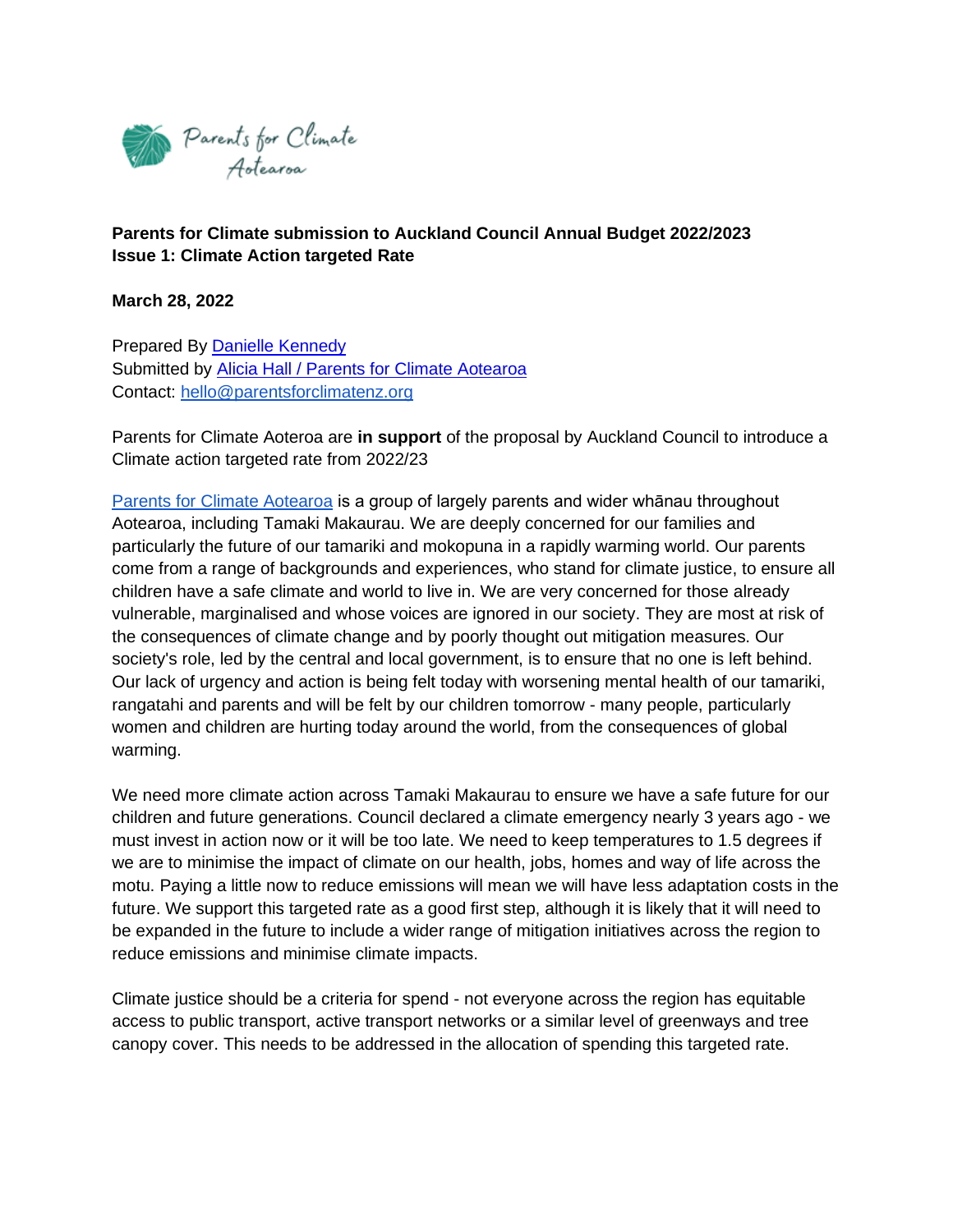Front-load the delivery of initiatives as much as possible so significant cuts to emissions can happen before 2030. We cannot delay this package - it should not be deferred to future years the cumulative effect of emissions heating our planet,means we will not only miss council and government targets, but we will have missed an opportunity to stop irreversible damage to our children's futures.

Councils have begun to lead action across our communities and with that comes with significant challenges. Some of these challenges are funding and resources and crucially, a widespread lack of public understanding of the issues and the need for solutions. Councils cannot do this alone. We encourage you to continue to work with community groups and organisations, who can support community-led climate action, which is essential to the success of the initiatives that the targeted rate proposes to fund, i.e. public and active transport, planting and community gardens. Auckland council must be a leader in climate action, as it has a significant influence and impacts a large proportion of the nation's population.

#### **Areas for investment Public transport**

We support this action.

Reducing transport emissions is critical to slowing climate change. Funding to increase public transport options, more frequent bus routes, free fares, rapid decarbonisation of buses and ferries is necessary.

There are a wide range of users of our streets. It is important that this rate funds a disability and accessibility centred approach to transport services. By designing our cities and transport systems for children, for parents, and for disabled people, we can ensure that our transport systems work for everyone, not just able-bodied commuters. Transport services must not only be geared for peak commuter users - but also for parents, grandparents and caregivers. This means including services on weekends and non-commuter hours like pre and post school times, to cater for things like travel to sports, after school activities or shift work.

In addition to funding the transport infrastructure and services required we must also invest in supporting Aucklanders to overcome real and perceived barriers to accessing these services beyond education, using clear evidence-based strategies informed by behavioural insights to improve service design and communications to get families out of their cars.

# **Active network**

We support this action.

# **Schools and child travel**

Our children are some of the most vulnerable street users. There needs to be access to safe cycleways and pathways to increase active transport and ensure our kids can safely cycle and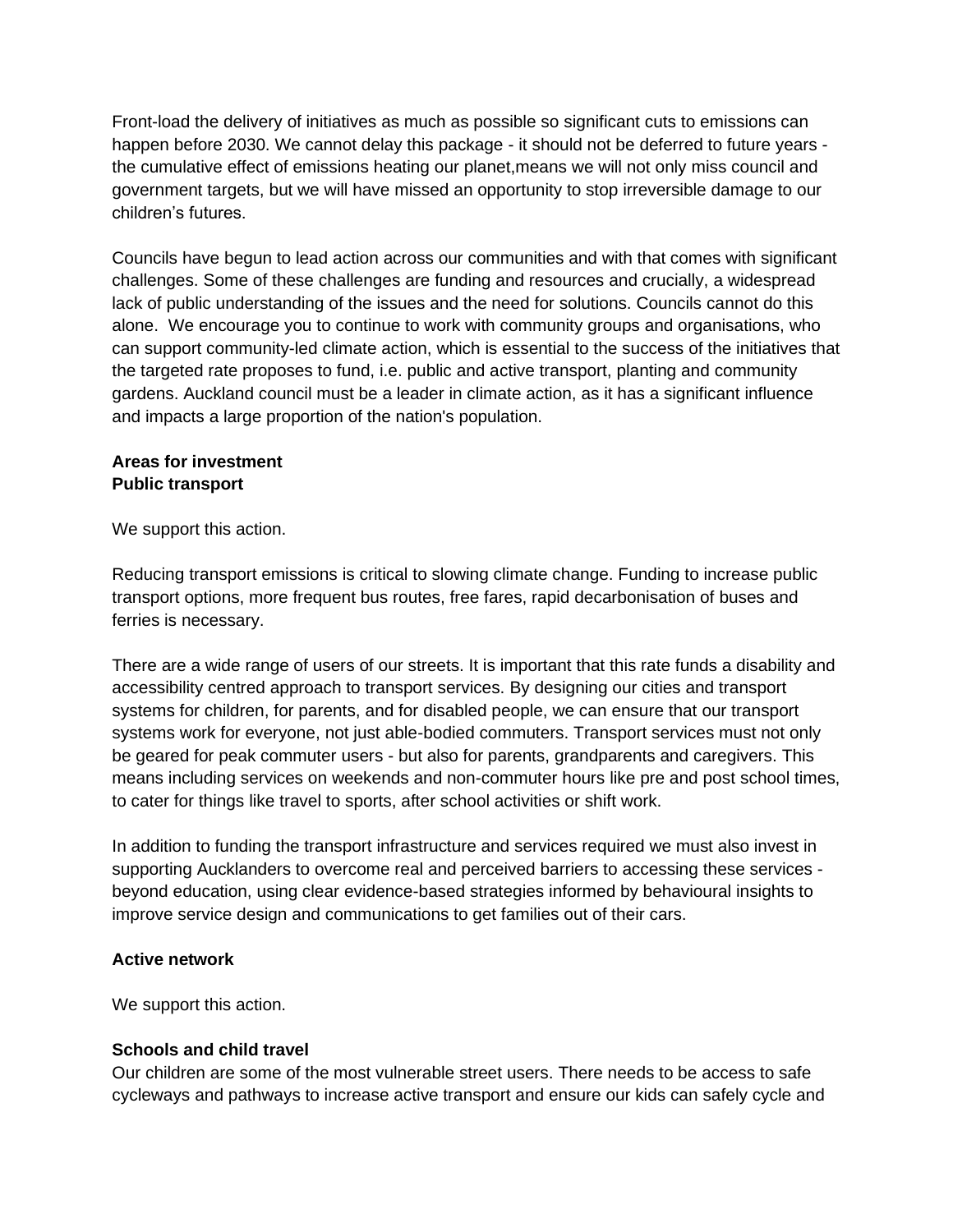walk around our motu.This rate should help to reduce risk and empower kids and youth to travel with increasing independence. We hear again and again safety concerns and near misses our families have around schools. Many just do not feel it is safe for their kids to walk, scooter or bike to school. Many parents do not feel safe biking themselves.

We recommend prioritising infrastructure around schools as soon as possible. These include increasing the number of crossings on the most used routes into schools, reducing car parking in high risk areas such as adjacent to intersections and crossings and traffic calming that reduces and slows traffic in school zones and those adjacent streets. Wide shared paths on the main routes to schools are ideal for families and groups of kids traveling to school by foot, scooter and bike. Travel planning is good, though many parents and caregivers will not change their travel mode until they see safety improvements. Children's experience of walking and cycling is not the same as that of adults, and parents' and childrens' perspectives should form a key part of the development of these strategies.

Shared paths and footpaths in particular need close attention with the range of modes and age ranges of users. These paths that have different users need to be wide enough for families and mobility scooters to use safely. Community education on how to safely use them is critical.

#### **Urban ngahere (forest)**

We support this action.

Funding needs to go to the local board areas and parts of the region with lowest canopy cover and fewer green spaces. Create more public māra kai and plant even more native trees in town centres, parks, berms and public areas - not only to reduce emissions, but provide shade and cool areas that will be needed as our planet warms.

An additional 14,000 urban trees is a good start. In the future heat stress will be more prevalent and will affect children and the eldery the most. Places for kids, grandparents and families to stop in the shade while using footpaths, cycleways, pushing prams and waiting for public transport will be a necessity, not a luxury.

We support the planting of over 4,000 trees and plants for tiny forests, food forests, māra kai (food gardens) and bush remnants. It is good to see grants for rongoā planting included but we feel that council should have more dedicated funding for Maori-led and Community-led initiatives for community gardens, teaching gardens and mara kia both on marae, for papakainga, kura and schools.

In addition to planting more trees there must be a focus on retaining existing trees and increasing the overall canopy cover in areas. There must be regulations and bylaws in place to prevent mature trees from being removed and lost as more development and infill housing takes place. All trees planted must also have an adequate maintenance budget and programme in place, so they are looked after in the long-term.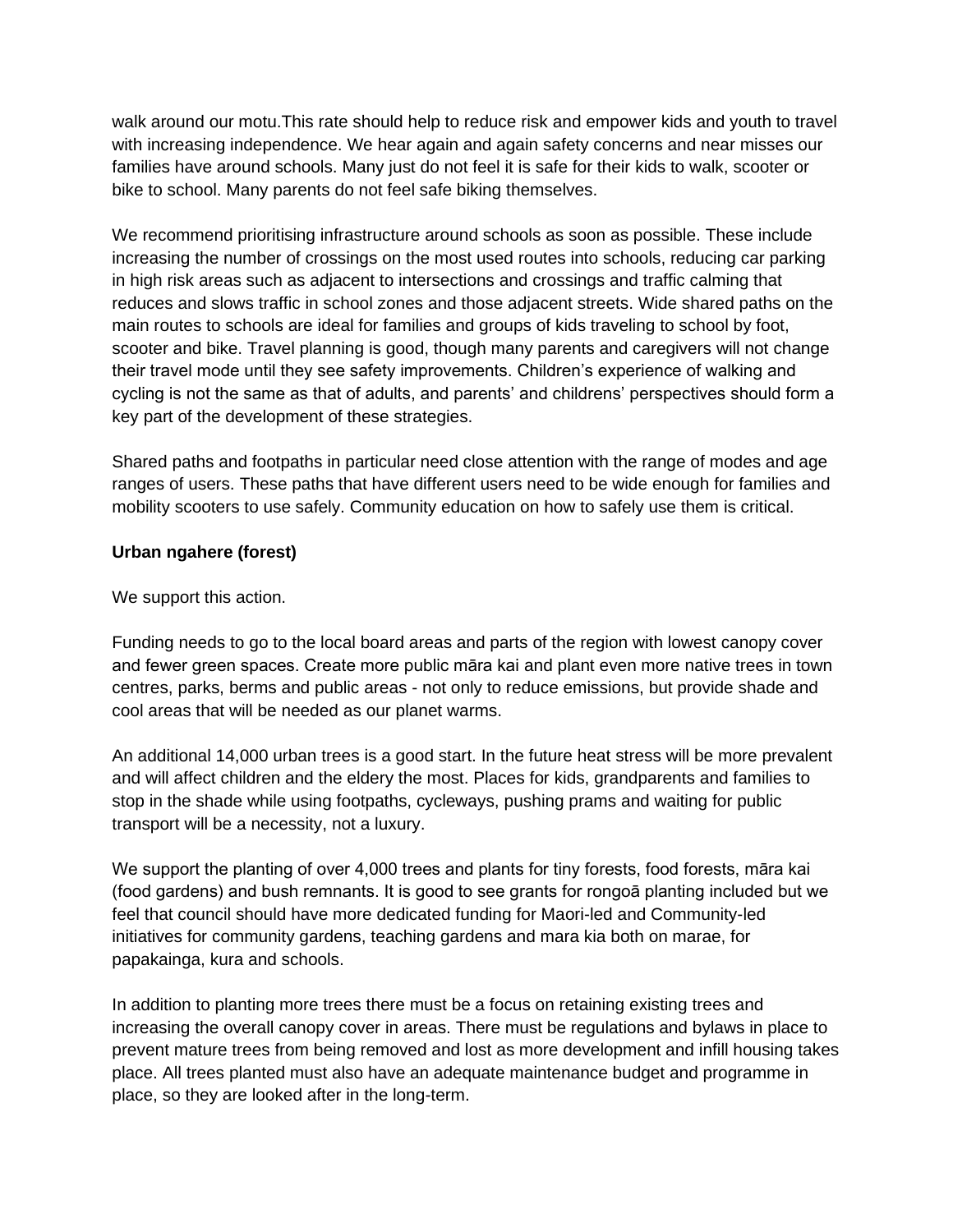# **Additional focus required Education**

While we acknowledge the challenges councils face, councils are leaders in their community and so have an important role in community education. There is currently a lack of investment in climate education, behaviourally informed campaigns and effective climate action communication - need to support the proposed targeted rate package.

Education and effective climate communications are a fundamental part of change. The council needs to make public education a focus and partner with its community in a range of ways. People trust leaders in their local communities, as well as friends and family. Studies have shown that one of the strongest climate actions individuals can take is discussing climate change with friends and family. A behaviour change campaign centred around community discussions, changing social norms and collective action, not just individual change, would help to bring more people along on the journey.

Education campaigns also need to work with a recognition that people are in different stages of life, different communities, and different stages of their climate journey. Communication plans could also include differentiated messaging for people already engaged, people firmly against, and people who can be persuaded. Our communities need storytelling and a strong vision, brought to them with creativity and imagination. Rather than technical detail, people need to see a positive vision for the better world we can create together. Minds and hearts aren't changed by facts and figures, they're changed by stories and values and discussions with trusted family and friends.

Effective climate change communications and climate action education and engagement initiatives need to:

- 1. start with why change is needed. A vision of a climate-positive future. This must be translated to regular public communication through a variety of mediums.
- 2. Highlight the positive health, resilence, well being and financial co-benefits need to be clearly communicated.
- 3. Map a clear direction of travel. Many people are worried that the solutions to climate change may be worse for them than the impacts of climate change. This is why it is important to keep explaining how the current situation for example - how increasing vehicle travel is affecting the community, like increasing times to destinations, increasing health effects from pollution and unsafe streets for our kids. And at the same time keep on explaining why the solutions will make life better for everyone, etc.

Education is a fundamental part of change. The council needs to make public education a focus and partner with its community in a range of ways. People trust leaders in their local communities, as well as friends and family. Studies have shown that one of the strongest climate actions individuals can take is discussing climate change with friends and family. A